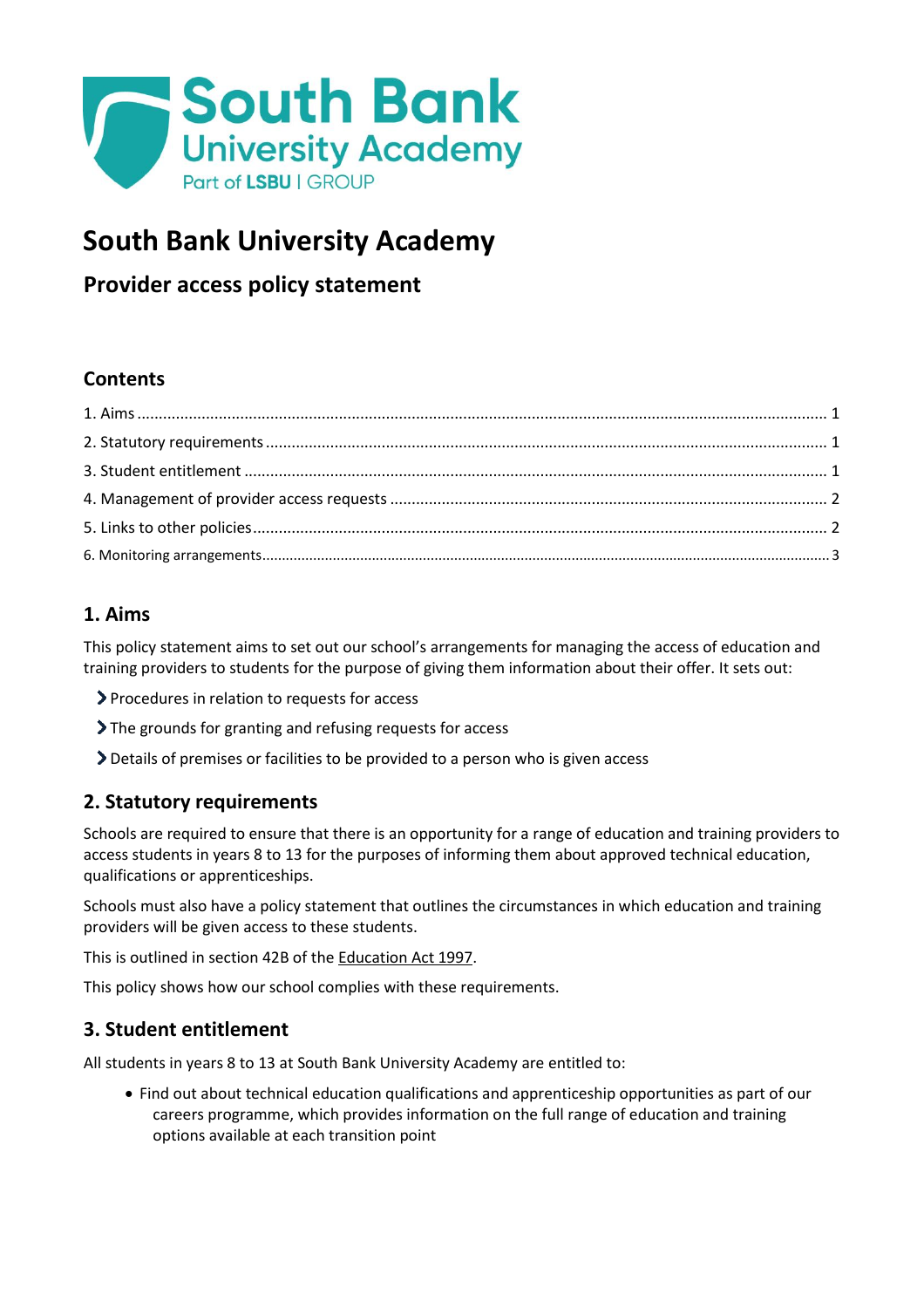- Hear from a range of local providers about the opportunities they offer, including technical education and apprenticeships
- Understand how to make applications for the full range of academic and technical courses

### <span id="page-1-0"></span>**4. Management of provider access requests**

#### **4.1 Procedure**

A provider wishing to request access should contact [name], [job title].

Telephone: [telephone number]

Email: [email address]

#### **4.2 Opportunities for access**

A number of events, integrated into our careers programme, will offer providers an opportunity to come into school to speak to students and/or their parents/carers:

In the following table, outline examples of the opportunities provided for training and education providers to speak to students and/or their parents/carers. We've provided some examples:

|         | <b>AUTUMN TERM</b> | SPRING TERM | <b>SUMMER TERM</b> |
|---------|--------------------|-------------|--------------------|
| YEAR 8  |                    |             |                    |
| YEAR 9  |                    |             |                    |
| YEAR 10 |                    |             |                    |
| YEAR 11 |                    |             |                    |
| YEAR 12 |                    |             |                    |
| YEAR 13 |                    |             |                    |

Please speak to our careers advisor to identify the most suitable opportunity for you.

#### **4.3 Granting and refusing access**

Access will be granted within the rhythm of the school ie in line with timetable and calendar in terms of assembly and careers programme.

#### **4.4 Safeguarding**

Our safeguarding/child protection policy outlines the school's procedure for checking the identity and suitability of visitors.

Education and training providers will be expected to adhere to this policy.

#### **4.5 Premises and facilities**

Facilities will be made available as required to facilitate presentations, such as AV devices and internet access. Use of facilities must be agreed prior to visit.

### <span id="page-1-1"></span>**5. Links to other policies**

• Safeguarding/child protection policy